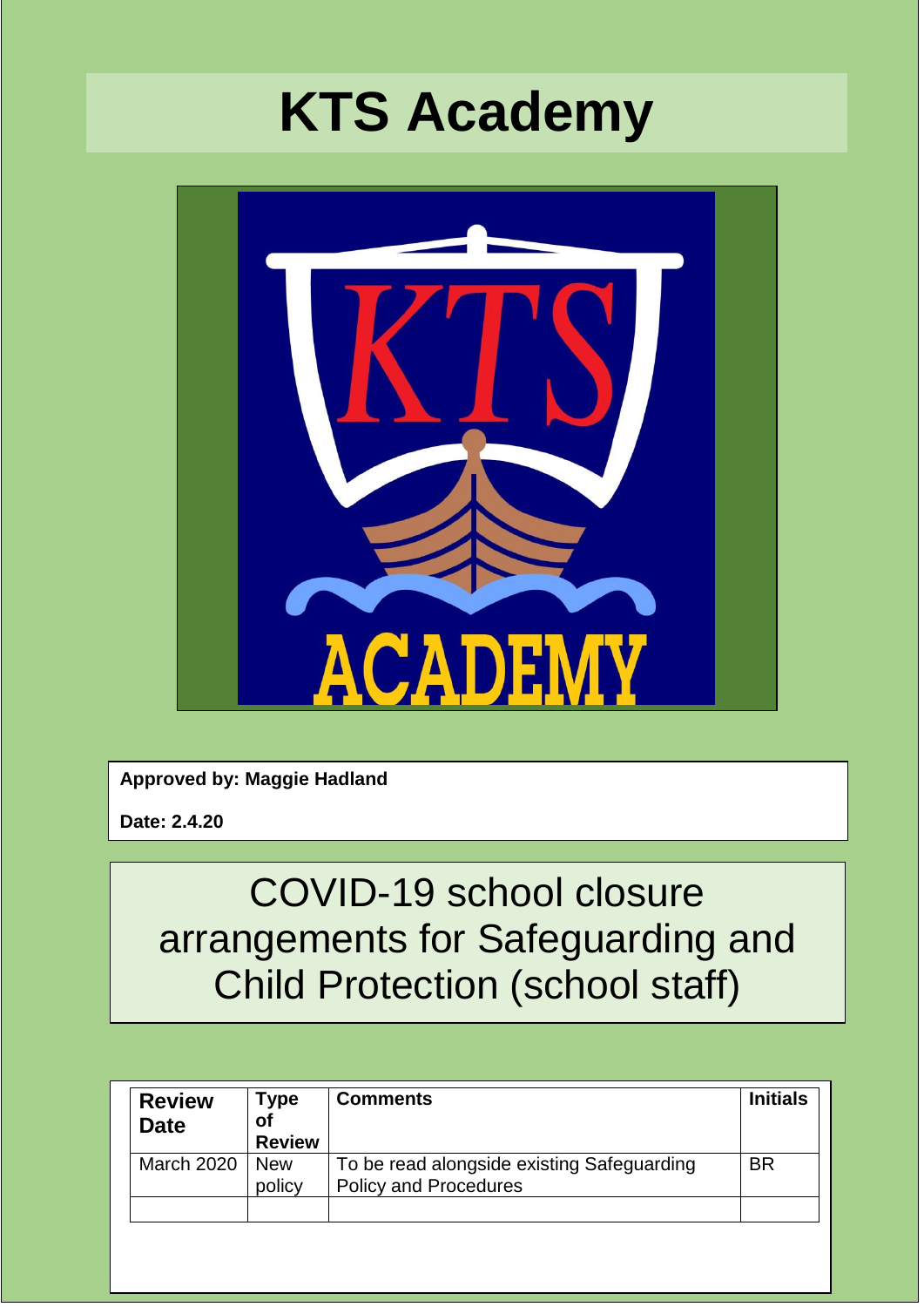# **Context**

- 1. From 20th March 2020 parents were asked to keep their children at home, wherever possible, and for schools to remain open only for those children of workers critical to the COVID-19 response who absolutely need to attend. Schools and all childcare providers were asked to provide care for a limited number of children - children who are vulnerable, and children whose parents are critical to the COVID-19 response and cannot be safely cared for at home.
- 2. Within school, we will continue to follow the government recommendations as much as we are able: maintaining handwashing for staff and those pupils that are in school (within reason depending on level of understanding and how well they would tolerate multiple handwashings) and awareness of and monitoring of early symptoms in order to ensure self-isolation if necessary.

# **Contact Details**

| Name                    | Role                         | <b>Contact Details</b>    |
|-------------------------|------------------------------|---------------------------|
| Brian Richardson        | Designated Safeguarding Lead | 07715936504               |
| Sarah Gunn              | <b>Deputy Designated</b>     | 07967404428               |
|                         | Safeguarding Lead            |                           |
| South Tees Multi Agency | Safeguarding (LA)            | 01642 130700              |
| Children's Hub (MACH)   | Place referrals following a  | Out of hours-01642 524552 |
|                         | safeguarding concern.        | http://www.teescpp.org.uk |

#### **KTS Academy**: 01287 677265

## **Vulnerable children**

- 3. Vulnerable children include those who have a social worker and those children and young people up to the age of 25 with education, health and care (EHC) plans. Those who have a social worker include children who have a Child Protection Plan and those who are looked after by the Local Authority. A child may also be deemed to be vulnerable if they have been assessed as being in need or otherwise meet the definition in section 17 of the Children Act 1989.
- 4. Those with an EHC plan will be risk-assessed in consultation with the Local Authority and parents, to decide whether they need to continue to be offered a school or college place in order to meet their needs, or whether they can safely have their needs met at home. This could include, if necessary, carers, therapists or clinicians visiting the home to provide any essential services. Many children and young people with EHC plans can safely remain at home.
- 5. Eligibility for free school meals in and of itself should not be the determining factor in assessing vulnerability. Senior leaders, especially the Designated Safeguarding Lead (and deputy) know who our most vulnerable children are. They have the flexibility to offer support to those on the edge of receiving children's social care support.
- 6. KTS Academy will continue to work with and support children's social workers and the local authority virtual school head (VSH) for looked-after children to help protect our vulnerable children.
- 7. The lead persons for this will be B. Richardson and S. Gunn. In circumstances where a parent does not want to bring their child to an education setting, and their child is considered vulnerable, the social worker will explore the reasons for this directly with the parent.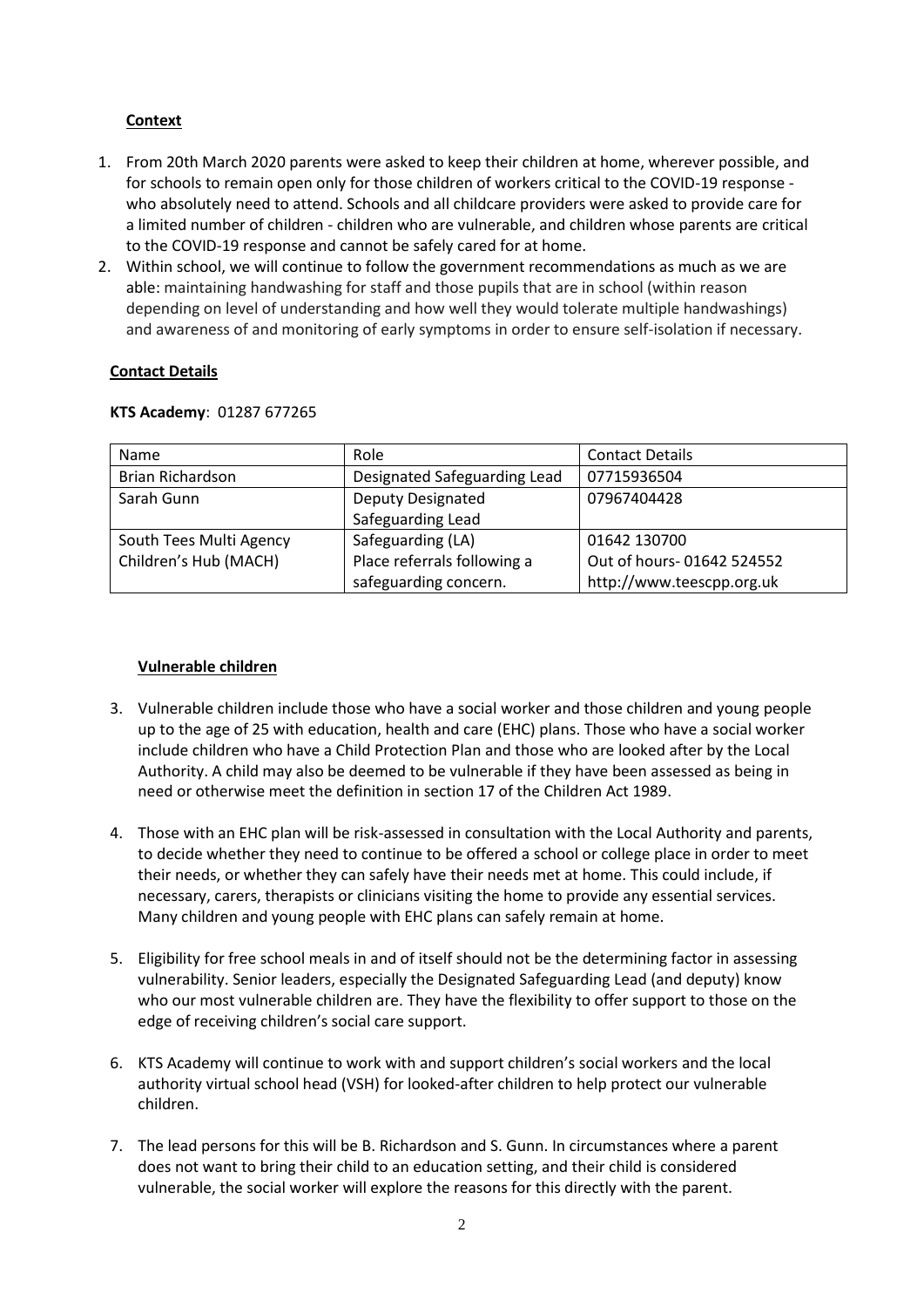#### **Attendance monitoring**

- 8. Local authorities and education settings do not need to complete their usual day-today attendance processes to follow up on non-attendance. KTS Academy will follow up on any pupil that they were expecting to attend, who does not.
- 9. Where a vulnerable child does not take up their place at school, or discontinues, KTS Academy will notify their social worker.
- 10. A trained DSL (or deputy) will be available at school. In the unlikely event that this is not the case a trained DSL (or deputy) will be available to be contacted via phone or online video - for example when working from home (see contact details above). Where a trained DSL (or deputy) is not on site, in addition to the above, a senior leader will assume responsibility for coordinating safeguarding on site. This might include updating and managing access to CPOMS and liaising with the offsite DSL (or deputy) and as required liaising with children's social workers.
- 11. The DSL or Deputy DSL will continue to engage with social workers, and attend all multi-agency meetings, which can be done remotely.

#### **Reporting a concern**

- 12. Where staff have a concern about a child, they should continue to follow the process outlined in the school Safeguarding Policy. If staff are off site, they can make contact with the DSL or Deputy via email or by making a report via CPOMS, which can be done remotely. In the unlikely event that a member of staff cannot access their CPOMS from home, they should email the Designated Safeguarding Lead. This will ensure that the concern is received.
- 13. Staff are reminded that they should report any concern immediately and without delay. Where staff are concerned about an adult working with children in the school, they should report the concern to the headteacher. Concerns around the headteacher should be directed to the Chair of Governors. Contact details for the Chair of Governors can be obtained from the school office.
- 14. Safeguarding Training and induction DSL training is very unlikely to take place whilst there remains a threat of the COVID 19 virus. For the period COVID-19 measures are in place, a DSL (or deputy) who has been trained will continue to be classed as a trained DSL (or deputy) even if they miss their refresher training.
- 15. All existing school staff have had safeguarding training and have read part 1 of Keeping Children Safe in Education (2019). In accordance with their safeguarding responsibilities, the local arrangements for reporting concerns about a child remain the same (for South Tees MACH see contact details above).

## **Online safety in school**

16. KTS Academy will continue to provide a safe environment, including online. This includes the use of an online filtering system. Where pupils are using computers in school, appropriate supervision will be in place.

#### **Children's online safety away from school**